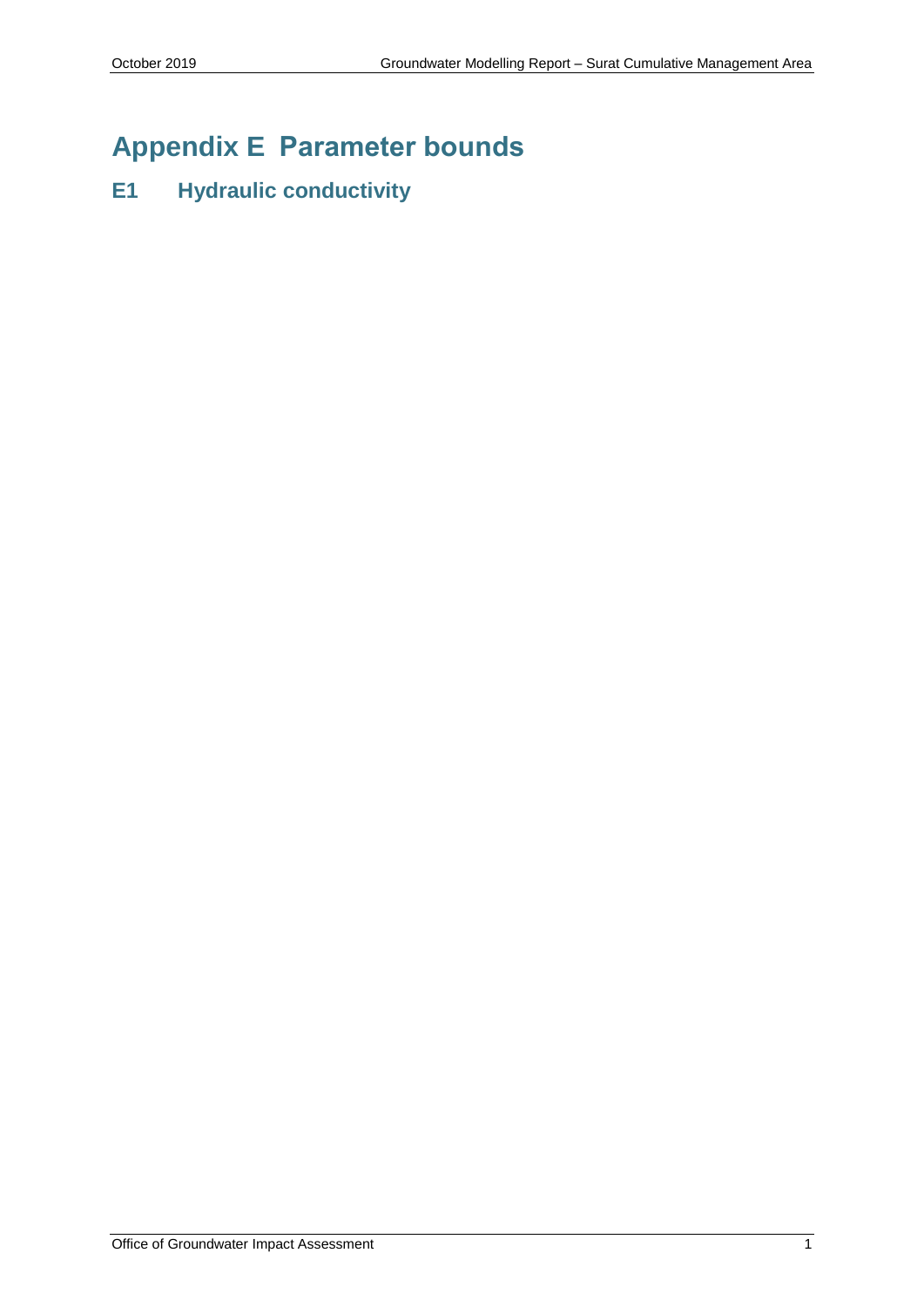| Stratigraphic unit(s)                                  | <b>Model</b><br>layer | <b>Lower bound</b><br>for $K_h$<br>(m/d) | <b>Upper bound</b><br>for $K_h$<br>(m/d) |
|--------------------------------------------------------|-----------------------|------------------------------------------|------------------------------------------|
| Condamine Alluvium <sup>a</sup>                        | 1                     | 1.90E+00                                 | 4.00E+01                                 |
| Other Quaternary Alluvium <sup>b</sup>                 | 1                     | 3.44E+00                                 | 4.00E+01                                 |
| Main Range Volcanics b                                 | 1                     | 2.10E-02                                 | $1.45E + 00$                             |
| Other Basalt b                                         | 1                     | 2.10E-02                                 | 1.45E+00                                 |
| Cenozoic Sediments <sup>b</sup>                        | 1                     | 1.45E-02                                 | 1.00E+00                                 |
| Weathered Surat or Bowen strata                        | 1                     | 1.45E-02                                 | 1.00E+00                                 |
| Upper Cretaceous <sup>b</sup>                          | $\overline{2}$        | 1.00E-02                                 | 1.00E+00                                 |
| Wallumbilla Formation b                                | 3                     | 1.00E-02                                 | 7.84E-01                                 |
| Bungil Formation <sup>c</sup>                          | 4                     | 5.00E-03                                 | 4.56E-01                                 |
| Mooga Sandstone c                                      | 5                     | 1.00E-02                                 | 3.33E+00                                 |
| Orallo Formation <sup>c</sup>                          | 6                     | 5.00E-02                                 | 5.66E+00                                 |
| Gubberamunda Sandstone c                               | $\overline{7}$        | 5.00E-02                                 | 9.34E+00                                 |
| Westbourne Formation <sup>d</sup>                      | 8                     | 6.75E-05                                 | 1.29E-03                                 |
| Upper Springbok Sandstone <sup>d</sup>                 | 9                     | 1.15E-04                                 | 4.48E-03                                 |
| Lower Springbok Sandstone <sup>d</sup>                 | 10                    | 2.43E-04                                 | 2.83E-03                                 |
| Walloon Coal Measures non-productive zone <sup>e</sup> | 11                    | 3.49E-07                                 | 8.19E-02                                 |
| Upper Walloon Coal Measures d                          | 12                    | 1.10E-05                                 | 2.71E-02                                 |
| Middle 1 Walloon Coal Measures d                       | 13                    | 2.32E-06                                 | 3.14E-02                                 |
| Middle 2 Walloon Coal Measures d                       | 14                    | 2.32E-06                                 | 3.14E-02                                 |
| Middle 3 Walloon Coal Measures d                       | 15                    | 2.32E-06                                 | 3.14E-02                                 |
| Lower Walloon Coal Measures d                          | 16                    | 1.14E-06                                 | 4.87E-02                                 |
| Durabilla Formation <sup>d</sup>                       | 17                    | 1.16E-05                                 | 2.00E-04                                 |
| Upper Hutton Sandstone <sup>9</sup>                    | 18                    | 1.35E-03                                 | 1.00E+01                                 |
| Lower Hutton Sandstone <sup>9</sup>                    | 19                    | 1.32E-04                                 | 1.00E+01                                 |
| Upper Evergreen Formation d                            | 20                    | 1.58E-05                                 | 2.53E-04                                 |
| Boxvale Sandstoneh                                     | 21                    | 9.65E-05                                 | 1.00E+01                                 |
| Lower Evergreen Formation d                            | 22                    | 1.58E-05                                 | 2.53E-04                                 |
| Precipice Sandstone <sup>d</sup>                       | 23                    | 1.04E-02                                 | 1.00E+02                                 |
| Moolayember Formation <sup>i</sup>                     | 24                    | 1.00E-04                                 | 8.14E-02                                 |
| Clematis Sandstone <sup>i</sup>                        | 25                    | 1.00E-04                                 | 1.00E+01                                 |
| Rewan Group <sup>i</sup>                               | 26                    | 5.00E-05                                 | 3.13E-02                                 |
| Bandanna Formation non-productive zone i               | 27                    | 1.00E-04                                 | 7.48E-02                                 |
| Upper Bandanna Formation i                             | 28                    | 1.00E-04                                 | 7.48E-02                                 |
| Lower Bandanna Formation i                             | 29                    | 1.00E-04                                 | 7.48E-02                                 |
| Undifferentiated Bowen Basin strata i                  | 30                    | 5.00E-06                                 | 9.41E-03                                 |
| Cattle Creek Formation non-productive zone i           | 31                    | 1.00E-04                                 | 7.48E-02                                 |
| Upper Cattle Creek Formation i                         | 32                    | 1.00E-04                                 | 7.48E-02                                 |
| Lower Cattle Creek Formation i                         | 33                    | 1.00E-04                                 | 7.48E-02                                 |
| Undifferentiated Bowen Basin strata i                  | 34                    | 5.00E-06                                 | 9.41E-03                                 |

| Table E1-1 Upper and lower parameter bounds imposed on horizontal hydraulic conductivity (K <sub>h</sub> ) during |  |
|-------------------------------------------------------------------------------------------------------------------|--|
| the calibration process.                                                                                          |  |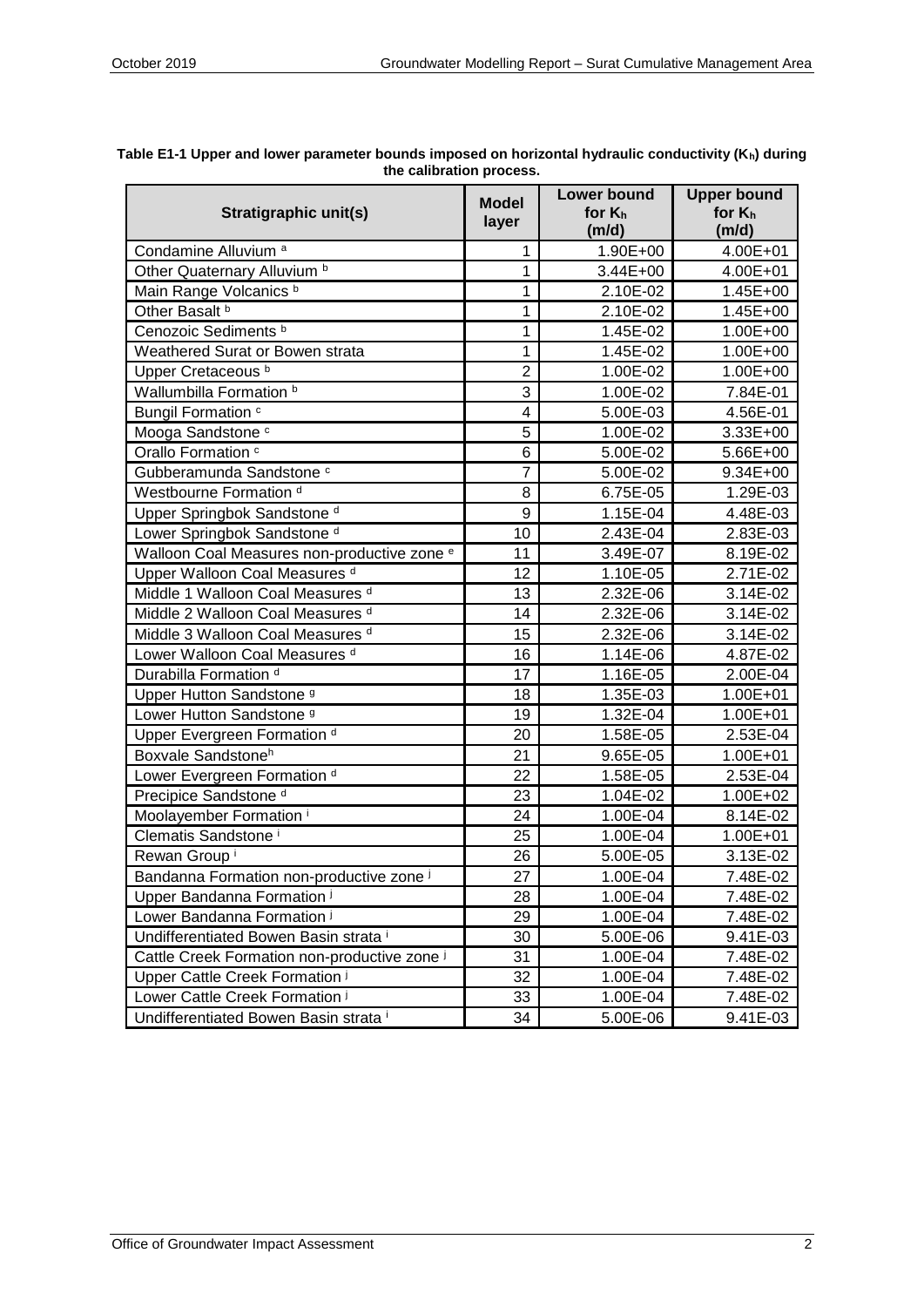### **Table E1-1 Notes.**

a Initial or expected values and upper and lower bounds taken from the Condamine Alluvium Model (KCB, 2011)

<sup>b</sup> Initial or expected values and upper and lower bounds based on previous regional modelling results (GHD, 2012) and ranges from numerical permeameter calculations (section 4.3.3)

<sup>c</sup> Initial or expected values and upper and lower bounds based on core and DST test results for this stratigraphic unit and numerical permeameter calculations for the upper Springbok Sandstone (section 4.3.3).

<sup>d</sup> Initial or expected values and upper and lower bounds based on numerical permeameter calculations for this stratigraphic unit (section 4.2)

e Initial or expected values and upper and lower bounds based on the median, P5 and P95 values from detailed lithofacies modelling using Petrel within current and proposed CSG development areas and numerical permeameter calculations outside of such areas (section 4.4.1).

<sup>f</sup> Expected values and upper and lower bounds initially based on numerical permeameter calculations for this stratigraphic unit before being adjusted upwards as necessary based on comparison with actual measurements (section 4.4.2)

g Expected values and upper and lower bounds based on numerical permeameter results for the Evergreen Formation adjusted to account for the generally higher permeability of the Boxvale Sandstone compared to its host formation (section 4.3.2)

h Initial or expected values and lower bounds based on numerical permeameter calculations for this stratigraphic unit (section 4.2). Upper bound Kh increased to 10m/d since data for the Precipice Sandstone suggests numerical permeameters may underestimate horizontal hydraulic conductivity in major aquifer units (section 4.4.3).

<sup>i</sup> Initial or expected values and upper and lower bounds based on core and DST test results for this stratigraphic unit and numerical permeameter calculations for the Evergreen Formation (section 4.3.3).

j Initial or expected values and upper and lower bounds based on the median, P5 and P95 values from available core and DST test results.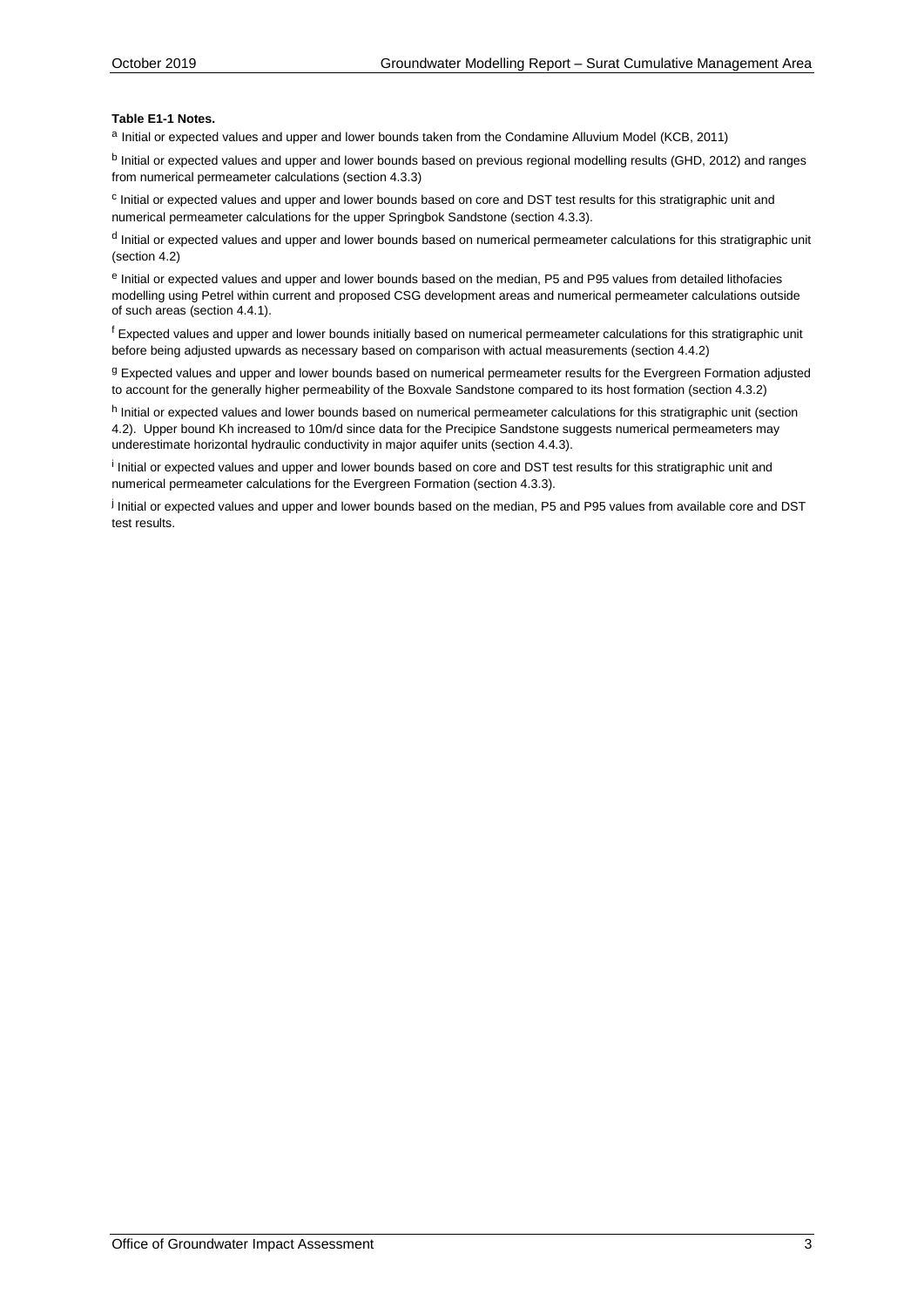| Stratigraphic unit(s)                                  | <b>Model</b><br>layer | <b>Lower bound</b><br>for $K_v$<br>(m/d) | <b>Upper bound</b><br>for $K_v$<br>(m/d) |
|--------------------------------------------------------|-----------------------|------------------------------------------|------------------------------------------|
| Condamine Alluvium <sup>a</sup>                        | 1                     | 1.90E+00                                 | 4.00E+01                                 |
| Other Quaternary Alluvium <sup>b</sup>                 | 1                     | 1.88E-01                                 | 4.00E+01                                 |
| Main Range Volcanics b                                 | 1                     | 3.07E-05                                 | 2.07E-02                                 |
| Other Basalt b                                         | 1                     | 3.07E-05                                 | 2.07E-02                                 |
| Cenozoic Sediments <sup>b</sup>                        | 1                     | 5.30E-06                                 | 3.57E-03                                 |
| Weathered Surat or Bowen strata                        | 1                     | 5.30E-06                                 | 3.57E-03                                 |
| Upper Cretaceous <sup>b</sup>                          | $\overline{2}$        | 5.00E-06                                 | 3.57E-03                                 |
| Wallumbilla Formation b                                | 3                     | 4.16E-06                                 | 2.80E-03                                 |
| Bungil Formation c                                     | 4                     | 8.64E-07                                 | 5.82E-04                                 |
| Mooga Sandstone c                                      | 5                     | 6.31E-06                                 | 4.25E-03                                 |
| Orallo Formation c                                     | 6                     | 1.00E-05                                 | 7.22E-03                                 |
| Gubberamunda Sandstone c                               | $\overline{7}$        | 1.00E-05                                 | 1.19E-02                                 |
| Westbourne Formation d                                 | 8                     | 1.09E-07                                 | 1.20E-06                                 |
| Upper Springbok Sandstone <sup>d</sup>                 | 9                     | 3.05E-08                                 | 1.45E-06                                 |
| Lower Springbok Sandstone <sup>d</sup>                 | 10                    | 3.09E-07                                 | 2.80E-05                                 |
| Walloon Coal Measures non-productive zone <sup>e</sup> | 11                    | 6.18E-08                                 | 2.59E-03                                 |
| Upper Walloon Coal Measures d                          | 12                    | 1.02E-08                                 | 1.00E-06                                 |
| Middle 1 Walloon Coal Measures d                       | 13                    | 3.81E-09                                 | 1.00E-06                                 |
| Middle 2 Walloon Coal Measures d                       | 14                    | 3.81E-09                                 | 1.00E-06                                 |
| Middle 3 Walloon Coal Measures d                       | 15                    | 3.81E-09                                 | 1.00E-06                                 |
| Lower Walloon Coal Measures d                          | 16                    | 1.27E-09                                 | 1.00E-06                                 |
| Durabilla Formation <sup>d</sup>                       | 17                    | 7.62E-09                                 | 1.00E-06                                 |
| Upper Hutton Sandstone <sup>9</sup>                    | 18                    | 7.62E-08                                 | 1.08E-05                                 |
| Lower Hutton Sandstone <sup>9</sup>                    | 19                    | 1.14E-08                                 | 1.00E-06                                 |
| Upper Evergreen Formation d                            | 20                    | 5.08E-09                                 | 1.00E-06                                 |
| Boxvale Sandstone h                                    | 21                    | 3.11E-08                                 | 1.00E-06                                 |
| Lower Evergreen Formation d                            | 22                    | 5.08E-09                                 | 1.00E-06                                 |
| Precipice Sandstone <sup>f</sup>                       | 23                    | 1.84E-06                                 | 1.24E-03                                 |
| Moolayember Formation <sup>i</sup>                     | 24                    | 1.00E-07                                 | 8.27E-05                                 |
| Clematis Sandstone <sup>i</sup>                        | 25                    | 1.00E-07                                 | 1.67E-04                                 |
| Rewan Group <sup>i</sup>                               | 26                    | 1.00E-08                                 | 3.18E-05                                 |
| Bandanna Formation non-productive zone i               | 27                    | 1.00E-08                                 | $7.59E - 05$                             |
| Upper Bandanna Formation i                             | 28                    | 1.00E-08                                 | 7.59E-05                                 |
| Lower Bandanna Formation i                             | 29                    | 1.00E-08                                 | 7.59E-05                                 |
| Undifferentiated Bowen Basin strata i                  | 30                    | 1.00E-09                                 | 9.55E-06                                 |
| Cattle Creek Formation non-productive zone i           | 31                    | 1.00E-07                                 | 7.59E-05                                 |
| Upper Cattle Creek Formation i                         | 32                    | 1.00E-07                                 | 7.59E-05                                 |
| Lower Cattle Creek Formation i                         | 33                    | 1.00E-07                                 | 7.59E-05                                 |
| Undifferentiated Bowen Basin strata i                  | 34                    | 1.00E-09                                 | 9.55E-06                                 |

| Table E1-2 Upper and lower parameter bounds imposed on vertical hydraulic conductivity (K <sub>v</sub> ) during the |  |  |  |
|---------------------------------------------------------------------------------------------------------------------|--|--|--|
| calibration process.                                                                                                |  |  |  |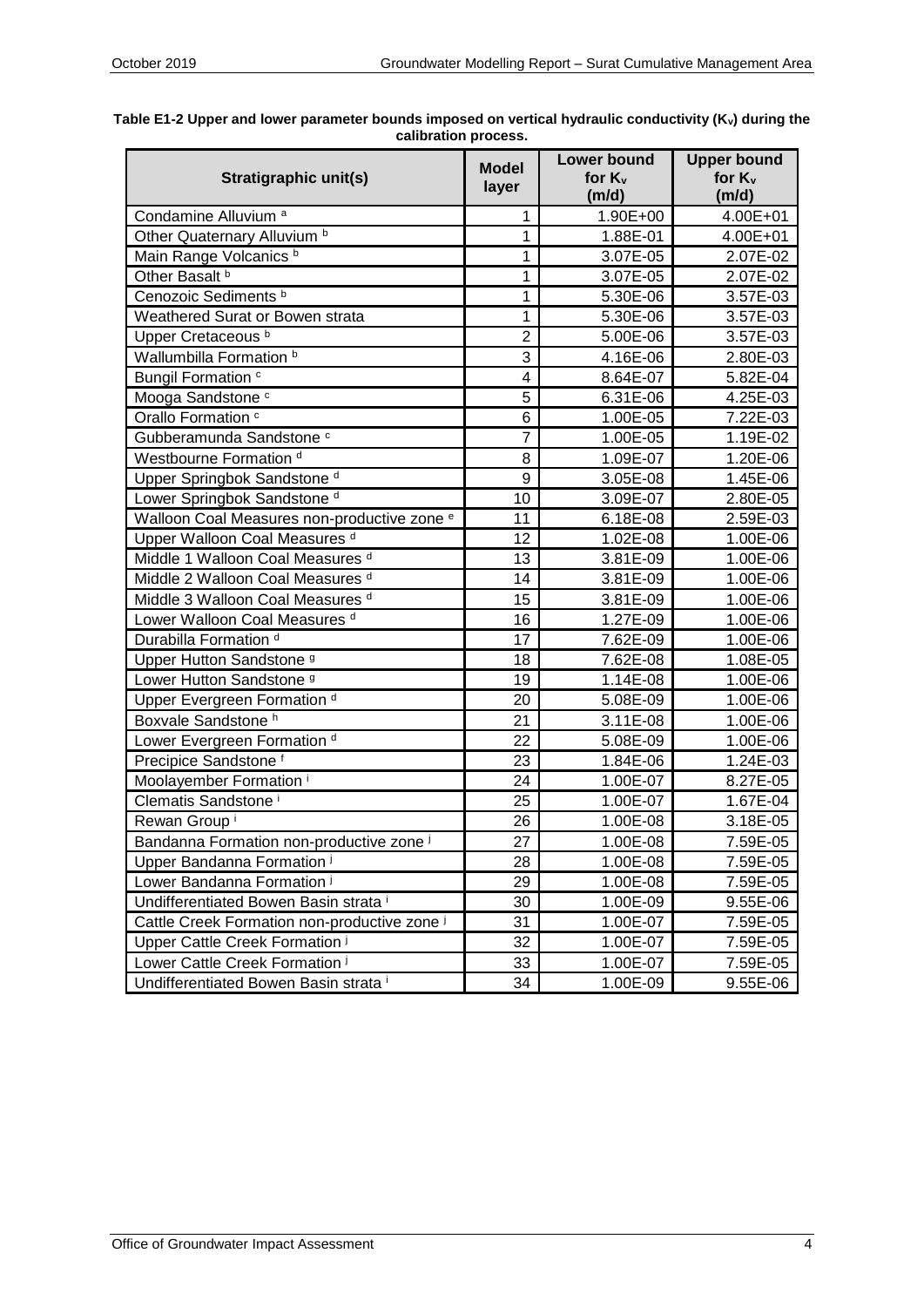### **Table E1-2 Notes**

a Initial or expected values and upper and lower bounds taken from the Condamine Alluvium Model (KCB, 2011)

<sup>b</sup> Initial or expected values and upper and lower bounds based on previous regional modelling results (GHD, 2012) and ranges from numerical permeameter calculations (section 4.3.3)

<sup>c</sup> Initial or expected values and upper and lower bounds based on core and DST test results for this stratigraphic unit and numerical permeameter calculations for the upper Springbok Sandstone (section 4.3.3).

<sup>d</sup> Initial or expected values and upper and lower bounds based on numerical permeameter calculations for this stratigraphic unit (section 4.2)

e Initial or expected values and upper and lower bounds based on the median, P5 and P95 values from detailed lithofacies modelling using Petrel within current and proposed CSG development areas and numerical permeameter calculations outside of such areas (section 4.4.1).

<sup>f</sup> Expected values and upper and lower bounds initially based on numerical permeameter calculations for this stratigraphic unit before being adjusted upwards as necessary based on comparison with actual measurements (section 4.4.2)

g Expected values and upper and lower bounds based on numerical permeameter results for the Evergreen Formation adjusted to account for the generally higher permeability of the Boxvale Sandstone compared to its host formation (section 4.3.2)

h Initial or expected values and lower bounds based on numerical permeameter calculations for this stratigraphic unit (section 4.2). Upper bound Kh increased to 10m/d since data for the Precipice Sandstone suggests numerical permeameters may underestimate horizontal hydraulic conductivity in major aquifer units (section 4.4.3).

<sup>i</sup> Initial or expected values and upper and lower bounds based on core and DST test results for this stratigraphic unit and numerical permeameter calculations for the Evergreen Formation (section 4.3.3).

j Initial or expected values and upper and lower bounds based on the median, P5 and P95 values from available core and DST test results.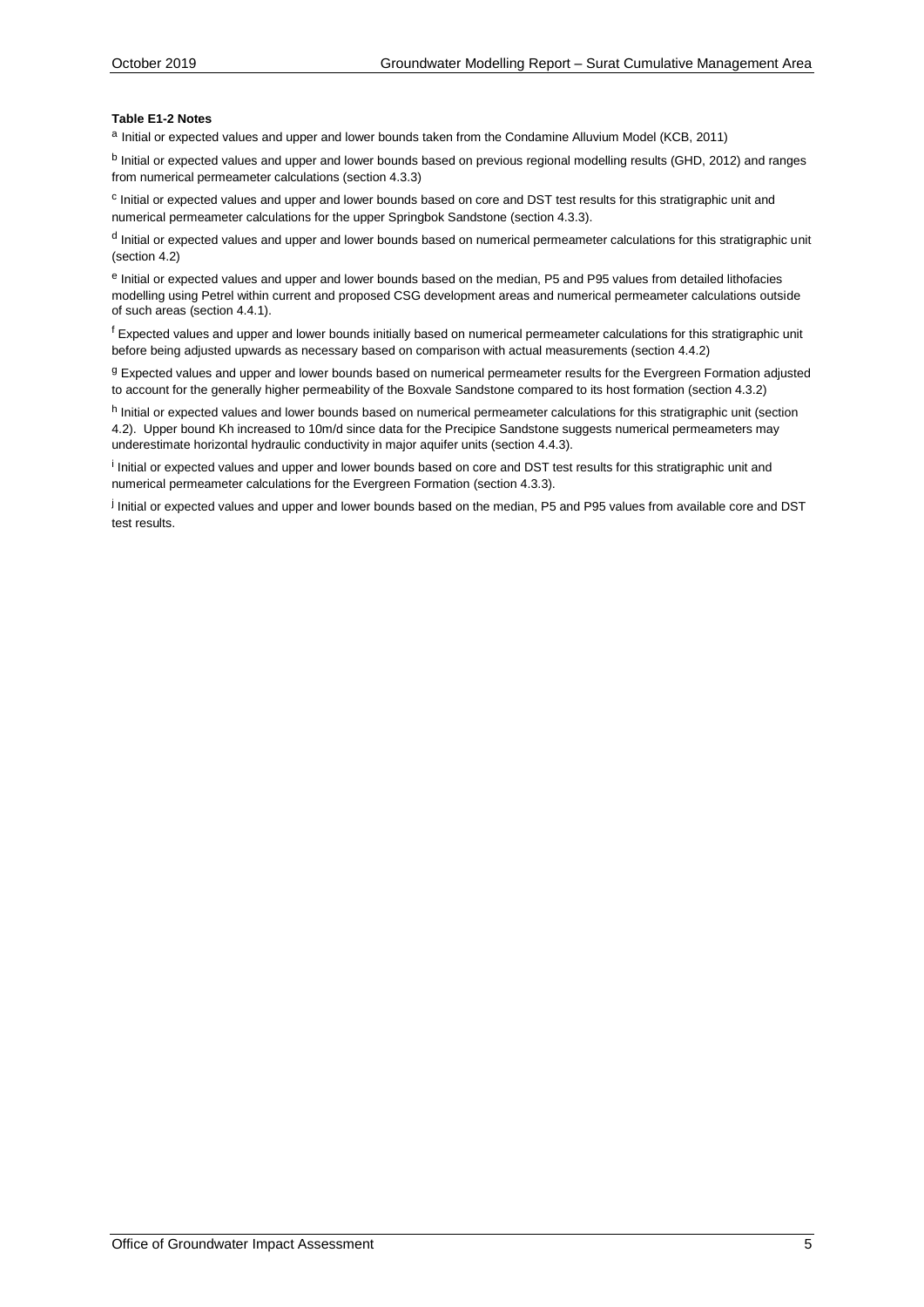## **E2 Storage**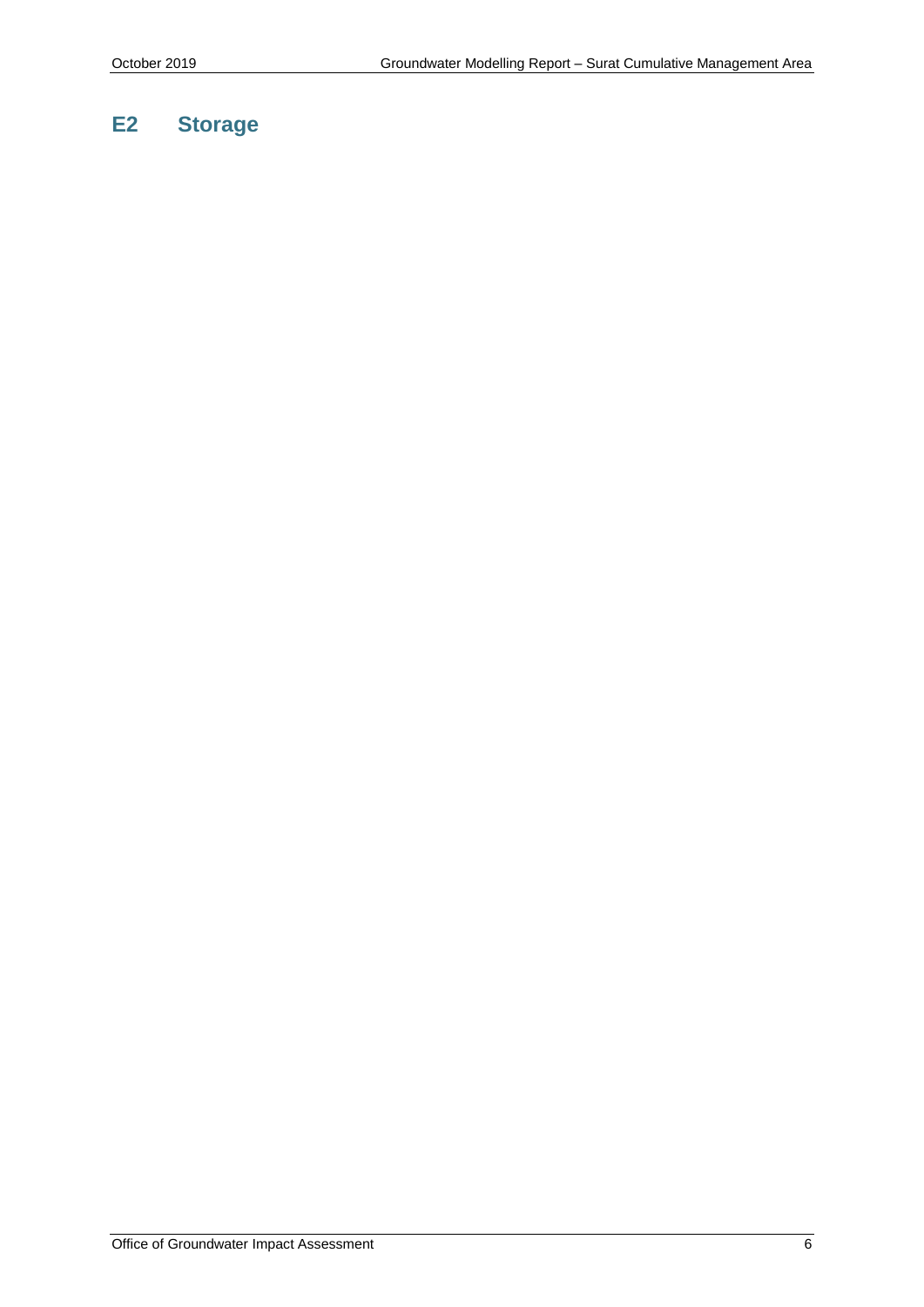| Stratigraphic unit(s)                                   | <b>Model</b><br>layer   | <b>Lower bound</b><br>for $S_s$<br>$(m^{-1})$ | <b>Upper bound</b><br>for $S_s$<br>$(m-1)$ |
|---------------------------------------------------------|-------------------------|-----------------------------------------------|--------------------------------------------|
| Condamine Alluvium <sup>a</sup>                         | 1                       | 1.00E-03                                      | 1.25E-01                                   |
| Other Quaternary Alluvium <sup>a</sup>                  | 1                       | 5.00E-03                                      | 1.00E-01                                   |
| Main Range Volcanics <sup>a</sup>                       | 1                       | 5.00E-03                                      | 5.00E-02                                   |
| Other Basalt <sup>a</sup>                               | 1                       | 5.00E-03                                      | 5.00E-02                                   |
| Cenozoic Sediments <sup>a</sup>                         | 1                       | 5.00E-03                                      | 1.00E-01                                   |
| Weathered Surat or Bowen strata <sup>a</sup>            | 1                       | 5.00E-03                                      | 1.00E-01                                   |
| Upper Cretaceous <sup>b</sup>                           | $\overline{2}$          | 5.00E-07                                      | 1.33E-05                                   |
| Wallumbilla Formation b                                 | 3                       | 5.00E-07                                      | 1.33E-05                                   |
| <b>Bungil Formation</b> <sup>b</sup>                    | $\overline{\mathbf{4}}$ | 5.00E-07                                      | 1.33E-05                                   |
| Mooga Sandstone b                                       | 5                       | 5.00E-07                                      | 1.33E-05                                   |
| Orallo Formation <sup>b</sup>                           | 6                       | 5.00E-07                                      | 1.33E-05                                   |
| Gubberamunda Sandstone b                                | 7                       | 5.00E-07                                      | 1.33E-05                                   |
| Westbourne Formation c                                  | 8                       | 1.09E-06                                      | 1.33E-05                                   |
| Upper Springbok Sandstone <sup>c</sup>                  | 9                       | 1.18E-06                                      | 1.33E-05                                   |
| Lower Springbok Sandstone <sup>c</sup>                  | 10                      | 8.95E-07                                      | 1.33E-05                                   |
| Walloon Coal Measures non-productive zone <sup>c</sup>  | 11                      | 1.01E-06                                      | 1.33E-05                                   |
| Upper Walloon Coal Measures <sup>c</sup>                | 12                      | 3.26E-07                                      | 1.33E-05                                   |
| Middle 1 Walloon Coal Measures <sup>c</sup>             | 13                      | 2.50E-07                                      | 1.33E-05                                   |
| Middle 2 Walloon Coal Measures c                        | 14                      | 2.50E-07                                      | 1.33E-05                                   |
| Middle 3 Walloon Coal Measures c                        | 15                      | 2.50E-07                                      | 1.33E-05                                   |
| Lower Walloon Coal Measures <sup>c</sup>                | 16                      | 6.59E-07                                      | 1.33E-05                                   |
| Durabilla Formation <sup>c</sup>                        | 17                      | 7.99E-07                                      | 1.33E-05                                   |
| Upper Hutton Sandstone <sup>c</sup>                     | 18                      | 8.04E-07                                      | 1.33E-05                                   |
| Lower Hutton Sandstone <sup>c</sup>                     | 19                      | 7.80E-07                                      | 1.33E-05                                   |
| Upper Evergreen Formation <sup>c</sup>                  | 20                      | 5.00E-07                                      | 1.33E-05                                   |
| Boxvale Sandstone <sup>c</sup>                          | 21                      | 5.00E-07                                      | 1.33E-05                                   |
| Lower Evergreen Formation <sup>c</sup>                  | 22                      | 5.00E-07                                      | 1.33E-05                                   |
| Precipice Sandstone <sup>c</sup>                        | 23                      | 5.58E-07                                      | 1.33E-05                                   |
| Moolayember Formation <sup>b</sup>                      | 24                      | 5.00E-07                                      | 1.33E-05                                   |
| Clematis Sandstone <sup>b</sup>                         | 25                      | 5.00E-07                                      | 1.33E-05                                   |
| Rewan Group <sup>b</sup>                                | 26                      | 5.00E-07                                      | 1.33E-05                                   |
| Bandanna Formation non-productive zone <sup>b</sup>     | 27                      | 5.00E-07                                      | 1.33E-05                                   |
| Upper Bandanna Formation <sup>b</sup>                   | 28                      | 5.00E-07                                      | 1.33E-05                                   |
| Lower Bandanna Formation <sup>b</sup>                   | 29                      | 5.00E-07                                      | 1.33E-05                                   |
| Undifferentiated Bowen Basin strata b                   | 30                      | 5.00E-07                                      | 1.33E-05                                   |
| Cattle Creek Formation non-productive zone <sup>b</sup> | 31                      | 5.00E-07                                      | 1.33E-05                                   |
| Upper Cattle Creek Formation <sup>b</sup>               | 32                      | 5.00E-07                                      | 1.33E-05                                   |
| Lower Cattle Creek Formation <sup>b</sup>               | 33                      | 5.00E-07                                      | 1.33E-05                                   |
| Undifferentiated Bowen Basin strata <sup>b</sup>        | 34                      | 5.00E-07                                      | 1.33E-05                                   |

**Table E2-1 Upper and lower parameter bounds imposed on aquifer specific storage (Ss) during the calibration process.**